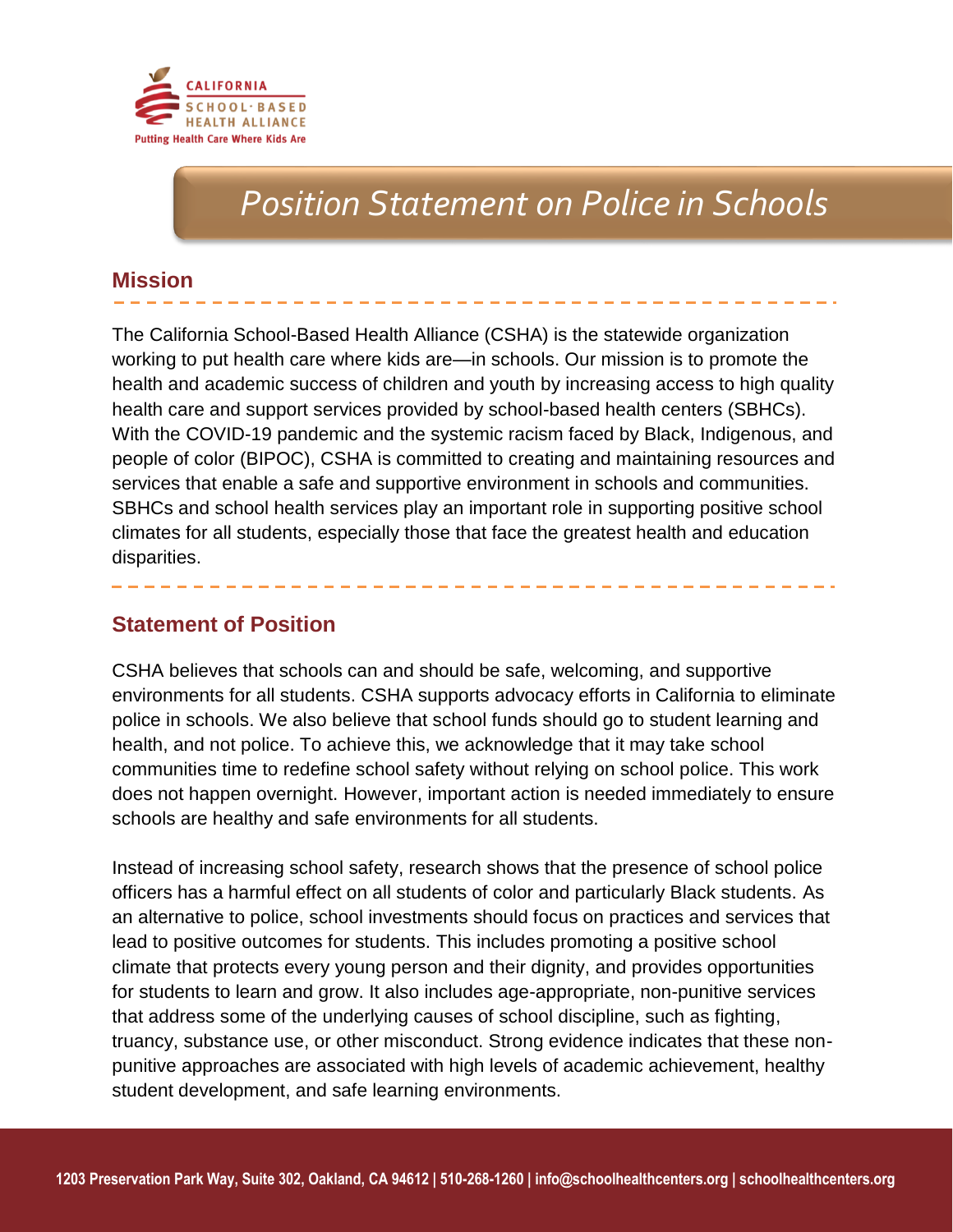## **Rationale**

Studies and reports are consistent in their findings that school police presence does not produce positive influences on students and their safety but instead further reinforces racial disparities, especially among Black students. The presence of police shifts the school environment from teaching and supporting students to criminalizing them.

**There is no data that supports the idea that school police increase school safety. However, there is overwhelming evidence that suggests school police actually harm youth.** The most available data draws conflicting conclusions about whether school resource officer (SRO) programs are effective at reducing school violence.<sup>1</sup> Experts who study violence in educational settings conclude that there is not any rigorous causal evidence that police reduce school shootings or school violence.<sup>2</sup> Instead, there is evidence that school police increase fear among students and have a disproportionate presence in schools with high percentages of students of color, further exacerbating educational disparities in our schools.

**Many Black students report feeling less safe in schools with police presence.**  Black youth disproportionately experience police violence, in schools and in their communities. When exposed to such frequent violence from an early age, through inperson or media displays of police brutality and racial profiling, Black youth can experience varying levels of stress when they are exposed to police violence. Youth bring these experiences with them to school. The California Healthy Kids Survey indicates that when compared to their White peers, students of color, especially Black students, had less positive perceptions of police in both their community and their school. The data also suggests that the presence of police in school was less likely to make students of color, particularly Black students, feel safe at school.<sup>3</sup> Fear causes an increase in the stress hormone cortisol, and high levels of cortisol interfere with learning and memory.

**Over the past four decades, there has been an increase of law enforcement in schools.** Only 1% percent of schools had security staff in the mid-1970s. By 2017-18, the proportion of public schools in the U.S. with school security staff was 61.4%, with even higher rates for large schools and higher minority-enrollment schools. In middle and high schools where more than 75 percent of enrolled students were Black, 67.4% had one or more school-based law enforcement or security officer on campus.<sup>4</sup>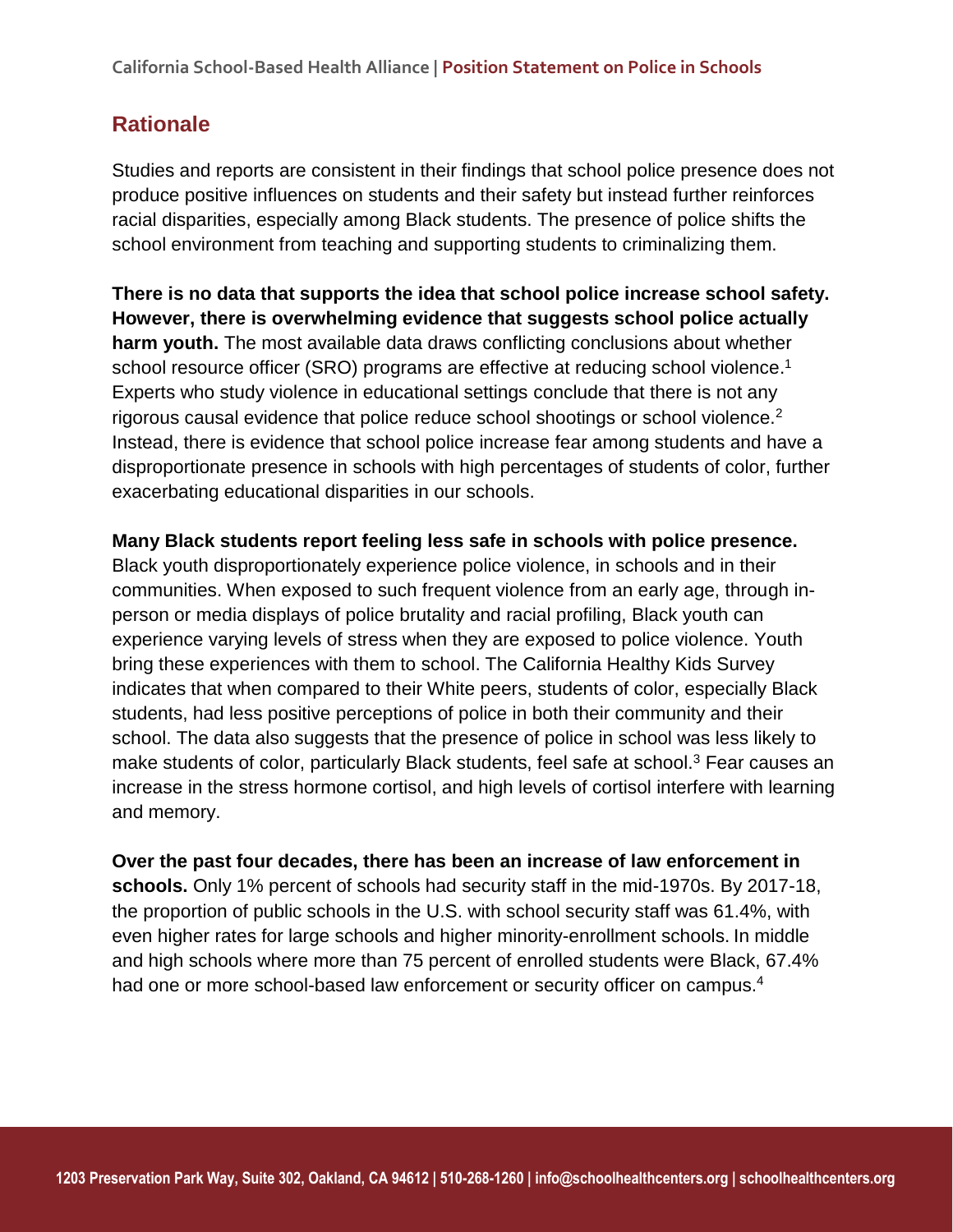**In contrast to the growing presence of law enforcement in schools, there is an insufficient number of mental health staff and support available to students.** Research has shown that the presence of school-based mental health providers can result in positive outcomes for students and improve school safety. Only 3% of schools in California have a school-based health center (SBHC) and, nationally, 14 million students are in schools with police but no counselor, nurse, psychologist, or social worker. Furthermore, 90% of students are in public schools that do not meet the recommended ratios of school-based mental health staff to students.<sup>5</sup>

**More police presence in schools is associated with more student arrests and more lost learning time due to suspensions. And school arrests and suspensions are disproportionately impacting Black students.** Looking at California data spanning more than seven years, high schools with higher security staff-to-student ratios have higher rates of lost instruction due to suspensions, especially for Black students.<sup>6</sup> Separate reports looking at two school districts, Oakland Unified and Los Angeles Unified, found significant disparities in school arrests. In Oakland, while Black youth made up only 30.5% of the district's student population, they made up 73% of Oakland School Police Department's arrests.<sup>7</sup> In Los Angeles Unified, Black students made up 25% of the total arrests, citations, and diversions despite representing less than 9% of the student population.<sup>8</sup>

**Students' increased interactions with school police increases their involvement with law enforcement and the justice system, and disproportionately puts students of color on a pathway from school to prison.** Research shows that when students are suspended or expelled for a discretionary violation, they are nearly three times as likely to be in contact with the juvenile justice system the following year.<sup>9</sup> The regular presence of a police officer in a school can also significantly increase the likelihood that a student will be referred to outside law enforcement for even minor misbehavior.<sup>10</sup>

**School policing is intrinsically tied to the institution of law enforcement, which has disproportionately harmed and not protected communities of color.** Systemic racism, specifically expressed through law enforcement, detrimentally impacts the health and wellbeing of children and their families.<sup>11</sup> Whether they are themselves victims or witnesses to it, children can experience varying levels of stress when they are exposed to police violence. Several studies have shown that encounters with police can lead to other adverse physical, emotional, and mental health issues including chronic stress and chronic disease. Even with training on how to interact safely with students, school police are part of a system that disproportionately harms students and communities of color.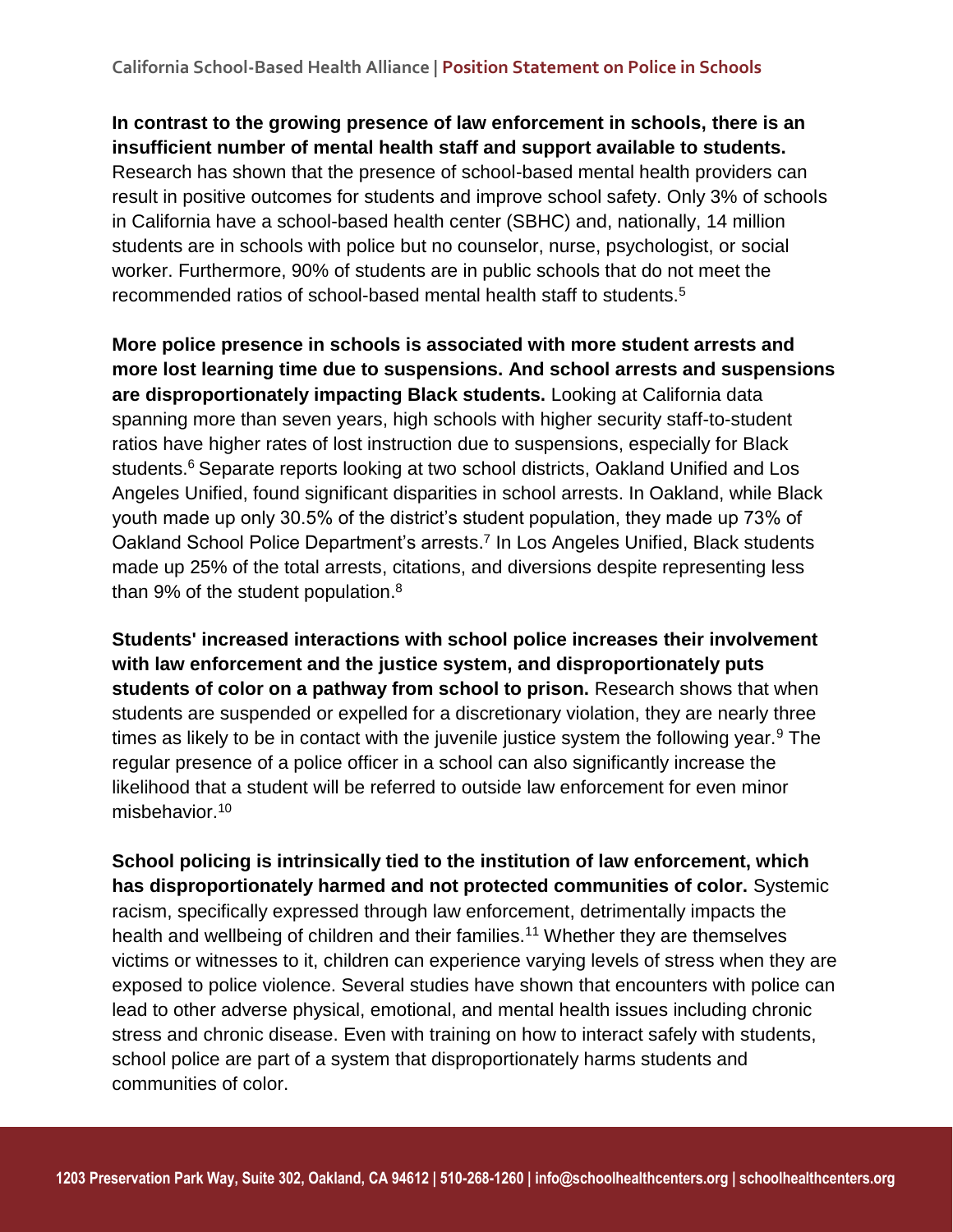# **Recommendations for Creating Safe Schools without Relying on School Police**

To ensure the health and well-being of children and youth, we recommend that schools direct funding toward services and resources that benefit students and strengthen their communities. These changes do not occur overnight but CSHA believes these recommendations may help schools in their long-term strategy to redefine school safety without relying on school police. The following recommendations are not exhaustive nor are they mutually exclusive.

### **Strategies for Prevention**

- Invest in school-based, community mental health services and support. Prioritize school-based and community-based programs that include mental health intervention and violence prevention, particularly in communities most affected by law enforcement violence. Include ACEs screenings, screening and brief interventions for substance use, and trauma-informed approaches.
	- School Discipline & Student Substance Use: A guide for school-based health [providers](https://cshca-wpengine.netdna-ssl.com/wp-content/uploads/2020/04/YOR-School-Discipline-and-Student-Substance-Use_Final.pdf) (California School-Based Health Alliance) - provides strategies for implementing non-punitive approaches to student substance use.
	- Practices to Increase Healing & Trauma-Informed Services at School-Based **[Health Centers](https://www.schoolhealthcenters.org/resources/sbhc-operations/trauma-informed-sbhcs/) (California School-Based Health Alliance)**
- Support community efforts to improve educational and career outcomes in youth. Partner with community organizations that provide access to services where students can increase student attendance and achievement through tutoring, college preparation, job training and placement, and arts and recreation. Consider adult and peer mentorship programs that enable students to connect with their communities and schools while feeling empowered in their own capacity to succeed academically, socially, and professionally.
- Implement classroom and school-wide practices such as School-Wide Positive Behavior Interventions and Supports (SWPBIS) and Social Emotional Learning (SEL) to improve school climate and student well-being. Teaching students how to identify and manage their emotional responses improves student behavior and school climate.

*More Resources:*

- [Center on PBIS](https://www.pbis.org/)
- [Collaborative for Academic, Social, and Emotional Learning](https://casel.org/)
- Partnership for Children and Youth [Resources for Social Emotional Learning](https://www.partnerforchildren.org/social-emotional-learning)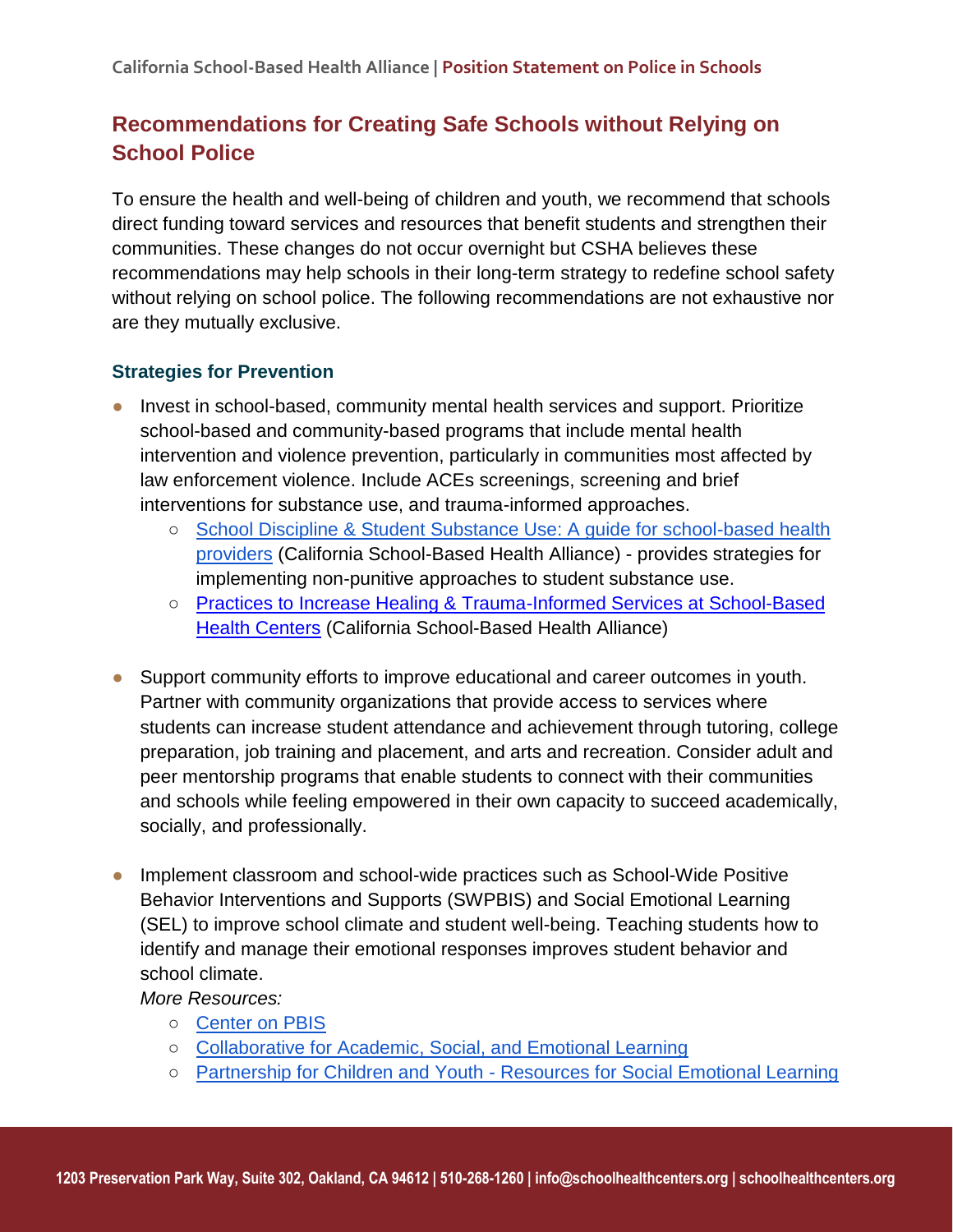- Train school staff on de-escalation strategies, implicit bias, and conflict resolution. Prepare school staff to implement discipline policies that provide positive, restorative resolutions to student misbehavior. It is important to address the behavior rather than label the student. Many trauma-informed trainings and curriculums include deescalation approaches to student behavior. *More Resources:* 
	- - [Using Trauma Informed Strategies to De-Escalate Classroom Conflict](https://www.schoolhealthcenters.org/wp-content/uploads/2014/03/Trauma-Informed-Strategies-to-Deescalate-Classroom-Conflict.pdf) (ppt)
		- [UCSF](https://hearts.ucsf.edu/resources) [Healthy Environments and Response to Trauma in Schools \(HEARTS\)](https://hearts.ucsf.edu/resources)

#### **Strategies for Alternative Responses**

- Implement a Restorative Justice  $(RJ)$  framework and practices that shift from punitive forms of discipline to alternative holistic approaches that reduce exclusionary discipline. An RJ framework ensures that practices, policies, and approaches are baked into the whole school environment, not just satellite interventions available to a select group of students. Restorative Justice in schools transforms the mindset from "rule-based institutions to relationship-based communities" that restores dignity and repairs harm for students and staff.<sup>12</sup> *More resources:*
	- [Restorative Justice in Action](https://static1.squarespace.com/static/58ece61644024383be911a95/t/5e38877bc534512be26f09f7/1580763011151/Restorative+Justice+in+Action.pdf) (Alameda County Center for Healthy Schools and Communities)
	- [International Institute of Restorative Practices](https://www.iirp.edu/)
	- [Restorative Justice for Oakland Youth](https://restorativejusticeontherise.org/resources/restorative-justice-for-oakland-youth-rjoy/)
- Provide Community Intervention Workers and Peace-Builders trained to work in schools, around schools, and/or in the larger community to address safety concerns and conflict. Their role is to decrease violence and increase safety that is not reliant on police. They can also provide safe passage to and from schools. *More resources:*
	- [Los Angeles Intervention Coalition](https://www.urbanpeaceinstitute.org/la-intervention-coalition) comprises of 15 gang intervention agencies and groups advocating to expand peacemakers to improve safety, community wellbeing, and trust within communities of color
	- [Boston Center for Youth and Families \(BCYF\): Streetworker Program](https://www.boston.gov/departments/boston-centers-youth-families) streetworkers help to prevent youth violence by de-escalating and mediating conflicts between neighborhoods in Boston
	- [Building a Positive Future for LA's Youth Report](http://www.acesconnection.com/g/los-angeles-aces-connection/fileSendAction/fcType/5/fcOid/452793993461492423/fodoid/452793993461492422/LAs%20Youth%20-%20Building%20a%20Positive%20Future%20-%20%20Reimagining%20Public%20Safety%20with%20an%20Investment%20in%20Youth%20Development.PDF) calls for investment in youth development infrastructure as an alternative approach to community health and public safety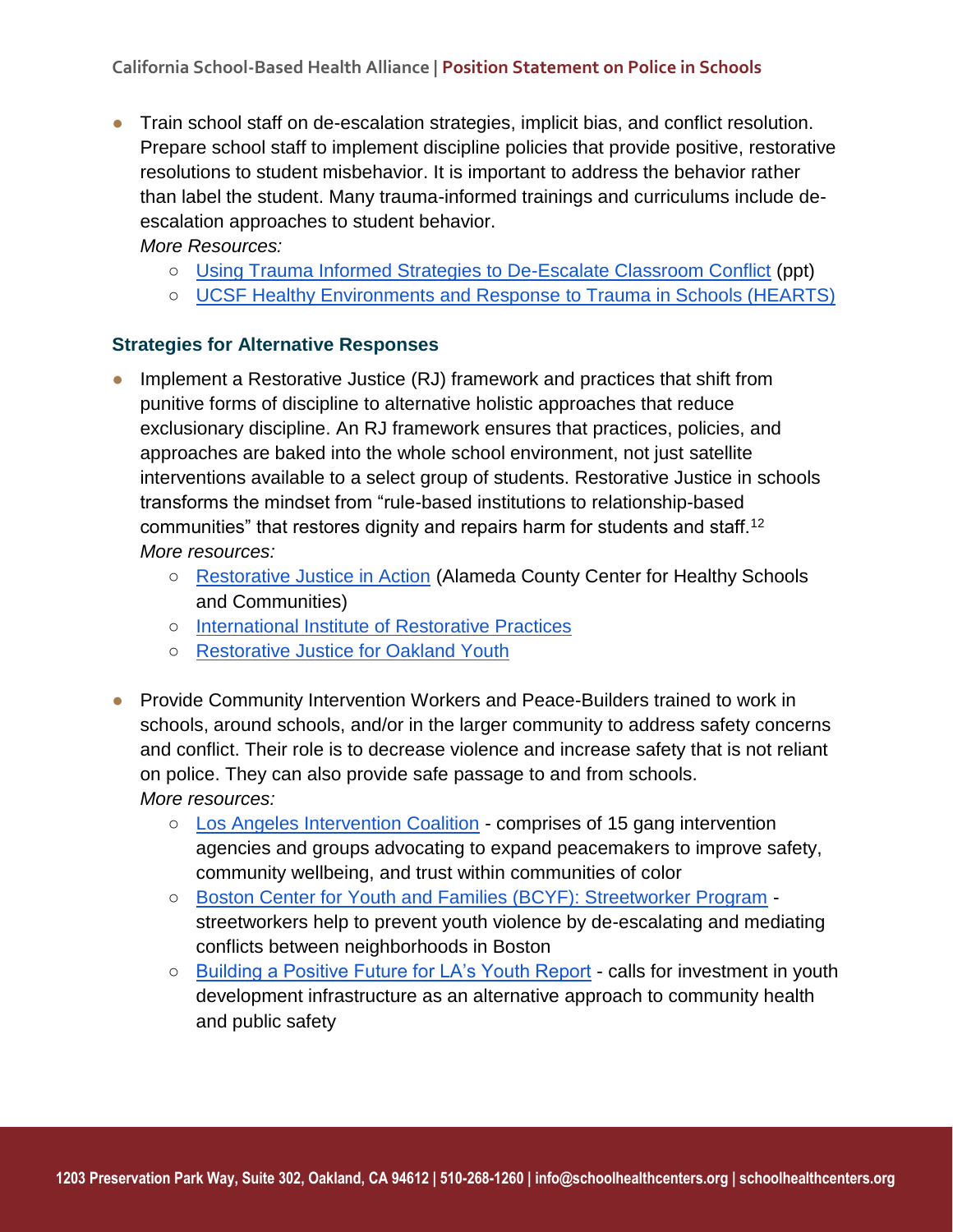- Establish a Memorandum of Understanding (MOU) that limits the role of law enforcement in school-based incidents should any serious incidents take place that require calling the police. An MOU is a formalized agreement between the school district and the local police department that restricts what police can and cannot do when entering a school building.
	- [Sample MOU Agreements Between Police and Schools](https://advancementproject.org/resources/sample-agreements-police-schools/) (Advancement Project)
- Review and change school discipline policies to limit interactions with any police. Many current school policies respond to student behavior (i.e. substance use/possession, fighting) by engaging school police. Schools should review these policies and include strategies that limit the reliance on police officers, restrict what police can do when entering a school building (see above), and alternatively engage school- and community-based support services.

# **Additional Resources**

- [Advancement Project and Alliance for Educational Justice](https://advancementproject.org/home/)
- Dignity in Schools Campaign
	- Model Codes on [Education](https://dignityinschools.org/toolkits/model-code/?toolkit_categories=education) and [Dignity](https://dignityinschools.org/toolkits/model-code/?toolkit_categories=dignity)
	- [Dignity in Schools Campaign California](https://dignityinschools-ca.org/)
	- On-Demand Webinar: ["Getting to the Removal of Police in Schools"](http://dignityinschools.org/aiovg_videos/focusing-freedom-part-iii-getting-to-the-removal-of-police-in-schools/)
- [Fix School Discipline](http://www.fixschooldiscipline.org/)
	- Toolkits for [educators](http://www.fixschooldiscipline.org/educator-toolkit/) and [community members](http://www.fixschooldiscipline.org/community-toolkit/)
- [The People's Plan for Police Free Schools,](http://blackorganizingproject.org/wp-content/uploads/2019/11/The-Peoples-Plan-2019-Online-Reduced-Size.pdf) Black Organizing Project
- [Police in School: Re-imagining School Safety A Literature Review on School](https://achealthyschools.org/wp-content/uploads/2021/02/CHSC-Literature-Review-Police-in-Schools-and-Re-imagining-School-Safety.pdf) [Safety,](https://achealthyschools.org/wp-content/uploads/2021/02/CHSC-Literature-Review-Police-in-Schools-and-Re-imagining-School-Safety.pdf) Center for Healthy Schools and Communities, Alameda County Health Care Services Agency
- [Health and Cultural Wealth: Student Perspectives on Police-Free Schools in Fresno,](https://humanimpact.org/wp-content/uploads/2021/03/HIP-Health-and-Cultural-Wealth-Student-Perspectives-on-Police-Free-Schools-in-Fresno-California-March-2021.pdf) California, Human Impact Partners and Fresno Barrios Unidos
- [The Harms of Structural Whiteness on Weapon Carrying, Policing, and Child Health](https://pediatrics.aappublications.org/content/148/1/e2021050314) by Rhea W. Boyd, in *Pediatrics* July 2021, 148 (1)